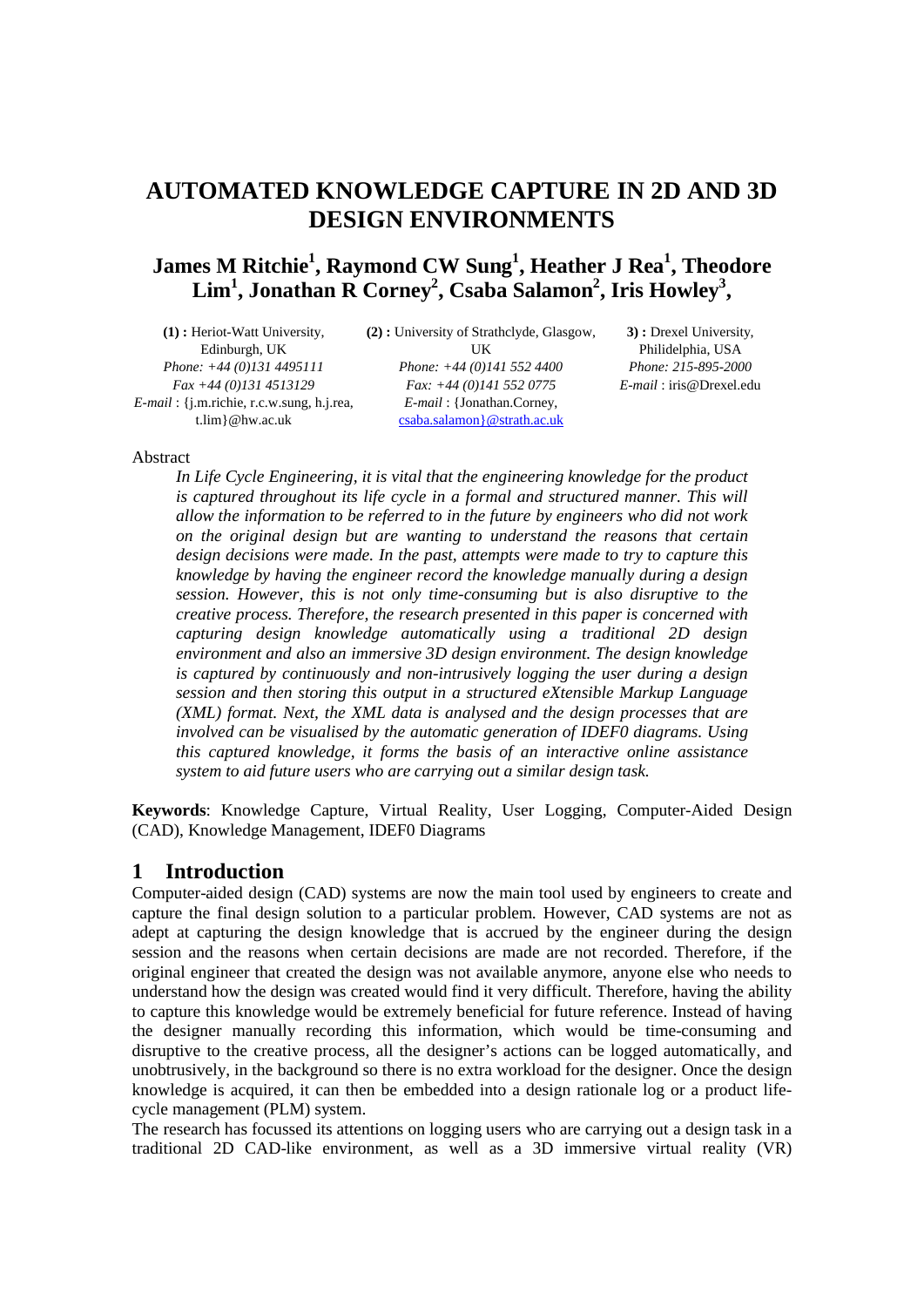environment. Section 2 of the paper will discuss the background, experimental procedure, results and analysis for the VR experiments. Next, section 3 will present details on the theory, experiments, results and analysis for the experiments carried out in the 2D design environment, before ending with conclusions.

# **2 3D Design Environment**

## **2.1 Virtual Reality**

As virtual reality (VR) becomes more cost-effective, due to the price reduction of the associated hardware and the possibility of running a VR system on a cheaper PC-based computer, it will become utilised more during the design of engineering solutions. Therefore, engineering information will be created throughout the whole product development process.

Unlike a traditional 2D CAD system, a designer who uses the 3D immersive system can have many aspects logged. For example, all of the user's head and hand positions, changes made to the model and all interaction with the menu system are recorded in a log file. In addition, there are timestamps next to each user action and the log file can be post-processed afterwards to extract more information from it (Ritchie *et al*, 2006). Early work that involved analysing log files to automatically generate assembly sequence plans was detailed in (Ritchie *et al*, 1999), but more recent work (Ritchie *et al*, 2007) has shown that user activities can now also be detailed.

# **2.2 User Logging and Knowledge Capture**

The main aim of this paper is to attempt to automatically capture the knowledge of an engineer, generated during a design session, by logging every action that is performed. Not only will this make it more time and cost-effective when compared with manual methods, but it will also allow this knowledge to be embedded into a PLM system or design rationale log, for example. This formalised storage of knowledge can then be applied in many applications to aid other users. For example, if a subsequent user were to carry out a particular design task, the system would interrogate the knowledge store to ascertain whether any of the information in it would be useful to the user. If relevant information is found, it can then be 'pushed' to the user, who can then decide whether to use that information, or not. By logging the user unobtrusively in the background, the engineer is not interrupted and their creative process will not be disrupted.

There has already been some research in the area of user logging and knowledge capture. In the paper by (Wyatt *et al*, 1999), users who are carrying out a soil mechanics experiment in a VR environment are logged. By analysing the log files, an interactive help tool is attempted to be created that will aid the user in design tasks. Similarly, (Brough *et al*, 2006) uses the data that is logged, generated while users are performing an assembly task in a 3D immersive environment, so 'hints' can be generated to help subsequent users.

Compared with the papers just mentioned, the innovative feature of the research presented in this paper is that the design knowledge hints are automatically 'pushed' to the user, rather than requiring them to manually request to view a hint.

## **2.3 Apparatus and Methodology**

The name of the experimental platform used in this research is called COSTAR (Cable Organisation System Through Alternative Reality), and it runs on an SGI® Octane2™ workstation. The user wears a Virtual Research V8 head-mounted display and Pinch® Gloves to operate the system. To track the user's movements, an Ascension Flock of Birds® magnetic tracking system is utilised with a motion sensor on the user's hands and head. Finally, the application was developed using SENSE8®'s WorldToolKit® release 9.

To select any one of the numerous cable design functions available in the hierarchical ring menu system (Figure 1), glove pinch gestures are performed by the user.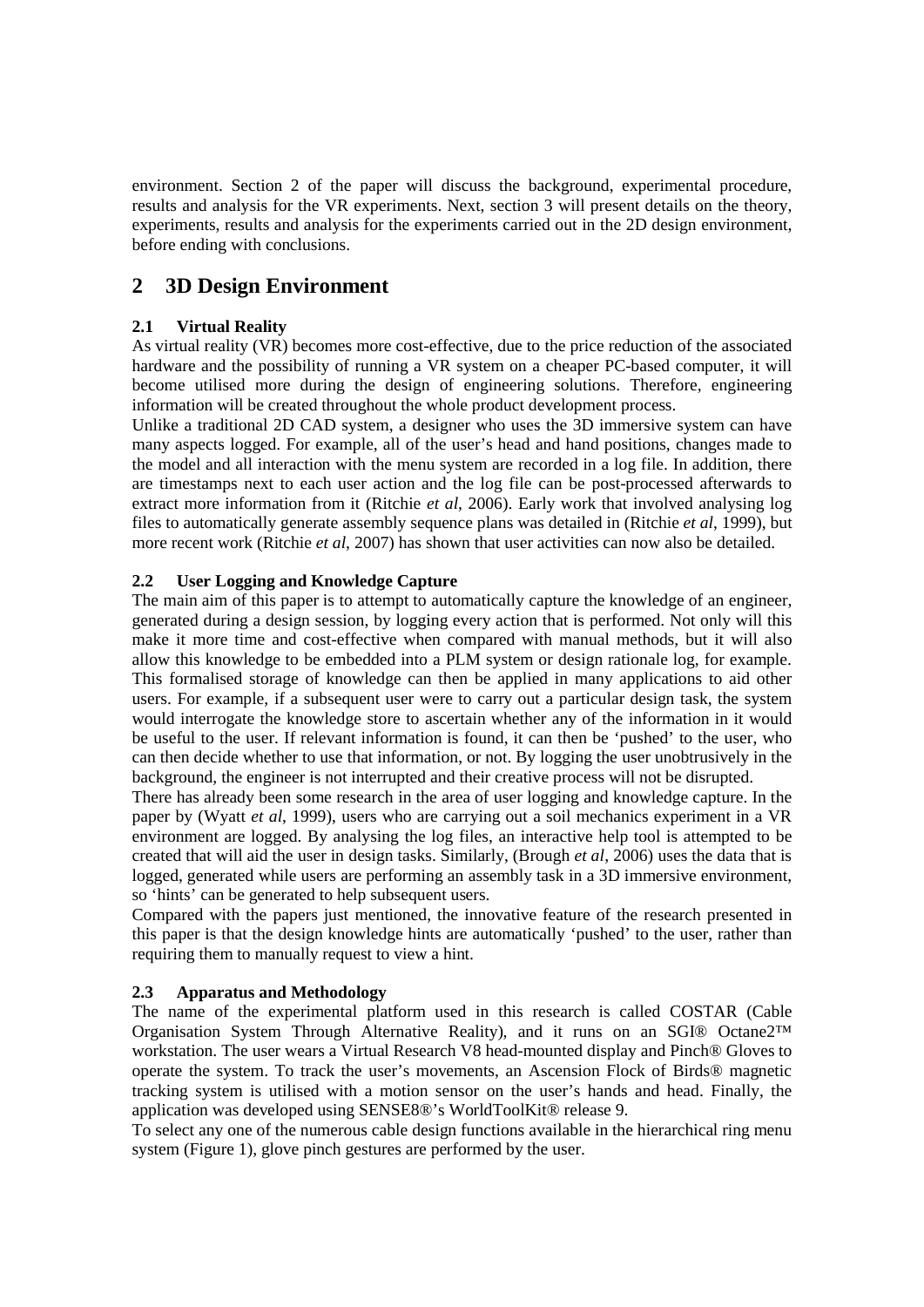

#### *Figure 1 - Hierarchical Ring Menu and System in Use*

As a design task is carried out by the user, all the user's actions are logged and output to both a text file as well as an XML file. The logged user actions include the menu options that are selected, the changes made to the design and also the user's head and hand positions. Figure 2 shows an example of two logged activities; one is '**cable drag and drop**' where a cable is moved from one place to another and the other activity is '**create connector**'. By attempting to identify repeating patterns of behaviour, indicted by repeating patterns of XML sequences, it is hoped that this will enable the design activities to be analysed and formalised.

| xml version="1.0" encoding="UTF-8" ?<br>- <costar events=""><br/><math>-</math> <cable_drag-drop><br/><pick_cable>1</pick_cable><br/><drag cable="">1</drag><br/><release_cable>1</release_cable><br/><cablepointname>A01H01C01S01P02</cablepointname><br/><cable move="" reason="">ThermalInterference</cable></cable_drag-drop></costar> | xml version="1.0" encoding="UTF-8" ?<br>- <costar events=""><br/>- <create_connector><br/><activate_connector_menu>1<select connector="">1</select><br/><position_connector>1</position_connector><br/><connector name="">A01B18</connector><br/><connector_position_x>-374.971</connector_position_x><br/><connector_position_y>-611.53</connector_position_y></activate_connector_menu></create_connector></costar> |
|--------------------------------------------------------------------------------------------------------------------------------------------------------------------------------------------------------------------------------------------------------------------------------------------------------------------------------------------|-----------------------------------------------------------------------------------------------------------------------------------------------------------------------------------------------------------------------------------------------------------------------------------------------------------------------------------------------------------------------------------------------------------------------|
| <br>                                                                                                                                                                                                                                                                                                                                       | <connector position="" z="">889.296</connector><br><br>                                                                                                                                                                                                                                                                                                                                                               |

*Figure 2 - XML Representations of "Cable Drag & Drop" (left) and "Create Connector" Design Activities (right)*

#### **2.4 Experimental Procedure and Analysis**

To evaluate the VR system and to gather experimental data, a trial was set up which involved getting 10 users to each perform three tasks using the system (Robinson *et al*, 2007). The tasks required the users to carry out several cable design activities such as bundling, routing, cable modification and choosing connectors. By automatic parsing of the log file, each user action was categorised and assigned to certain design activities, as well as having a process flow diagram being automatically plotted (see Ritchie *et al*, 2008). By analysing the process flow diagram, an engineer can determine the key steps that were performed to solve a design problem and, furthermore, the data can also be stored in a PLM system so subsequent users can access the information, as well.

|                                              | <b>GROUP OF</b><br><b>ACTIVITIES</b>                | <b>MANE OF</b><br><b>ACTIVITY</b> | SYMMOL.            | COLOUR.            |  |
|----------------------------------------------|-----------------------------------------------------|-----------------------------------|--------------------|--------------------|--|
|                                              |                                                     | LIKE                              | Ū                  | <b>PURPLE</b>      |  |
| ٠                                            | EFFECTIVE<br>OPPRATION                              | <b>ASSEMBLE</b>                   | 井                  | VIOLET             |  |
|                                              |                                                     | <b>DISASSEMBLE</b>                | -11                | LIGHT VIOLET       |  |
|                                              |                                                     | <b>SEARCH</b>                     | ⌒                  | <b>BLACK</b>       |  |
| $\mathbf{z}$                                 | MCMUNE OR<br><b>YISUAL</b><br><b>IDENTIFICATION</b> | <b>SIND</b>                       | ∞                  | GREY               |  |
|                                              |                                                     | SELECT                            | ٠                  | LIGHT CREY         |  |
|                                              |                                                     | <b>INSPECT</b>                    | 0                  | <b>BURNT OCHRE</b> |  |
| $\cdot$<br><b>CONTROL</b><br><b>ACTIVITY</b> |                                                     | CRASP                             | ∩                  | <b>hf</b> o        |  |
|                                              | <b>RELEASE LOAD</b>                                 | $\sim$                            | <b>CARMINE RED</b> |                    |  |
|                                              |                                                     | HOLD                              | n                  | <b>GOLD OCHRE</b>  |  |
| ٠                                            | PHECISE                                             | <b>POSITION</b>                   | 9                  | <b>DLUE</b>        |  |
|                                              | <b>MOVEMENTS</b>                                    | PRE-POSITION                      | Å                  | <b>FALCOLUE</b>    |  |
| ٠                                            | <b>GENERAL</b>                                      | TRANSPORT LOAD                    | w                  | GREEN              |  |
| <b>MOVEMENT</b>                              | <b>TRANSPORT FMPTV</b>                              | ◢                                 | <b>OLIVE GREEN</b> |                    |  |
|                                              | DFLOY                                               | <b>PLAN</b>                       | Ρ                  | <b>BEIOWN</b>      |  |
| ٠                                            |                                                     | nrst ron<br>OVERCOMING EATIGUE    | ዳ                  | ORANCE             |  |
|                                              |                                                     | UNAVOIDABLE DELAY                 | ╭                  | <b>YELLON</b>      |  |
|                                              | AVOIDABLE DELAY                                     | $\overline{a}$                    | LEMON VELLOW       |                    |  |

*Figure 3 - Gilbreth's Therblig Symbols (courtesy of Johnson & Ogilvie, 1972)*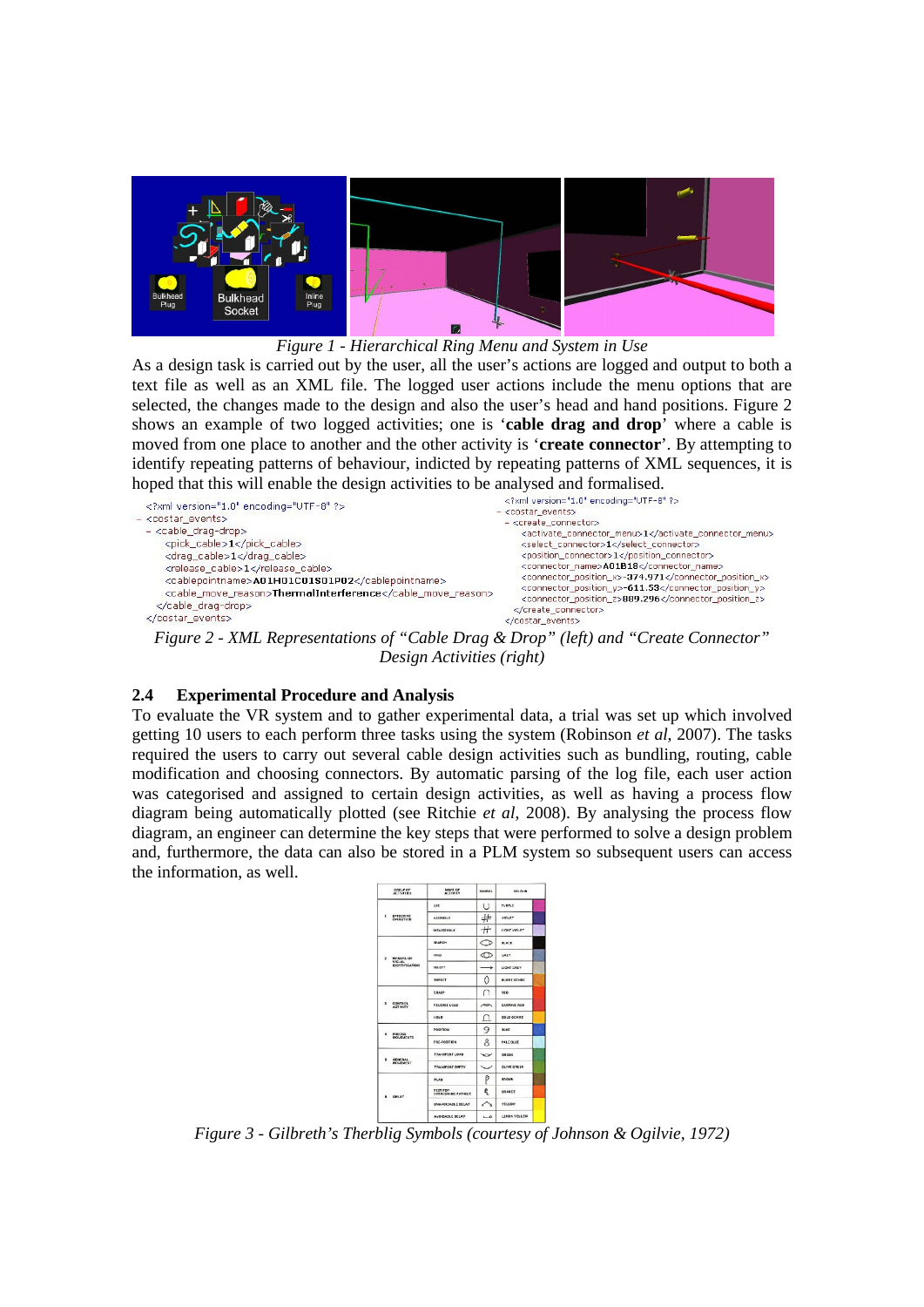As well as measuring how much time was being spent on each activity, another way to identify inefficiencies in the user interface would be to analyse the user's body motions. It was noticed that when a user was carrying out a design activity in the VR environment, the motions were similar to an operator who was carrying out an assembly operation. Therefore, after searching for a tool that could be used to analyse assembly tasks, a solution was found in the form of *therbligs*. Therbligs was developed by Frank Gilbreth (Johnson and Ogilvie, 1972; Price 1989) during the early  $20<sup>th</sup>$  century to study assembly motions. It consists of a set of symbols that represent the mental and physical processes that are involved during an assembly task, as shown Figure 3, and these symbols are mapped onto each individual operation task.

By studying the resulting sequence of therbligs, any inefficiency in the system can be easily identified through visual inspection. For example, if there are numerous '**delay**' therbligs associated with a particular assembly operation, then it means that the efficiency for that



*Figure 4 - Cable Drag and Drop Therblig Sequence*

In Figure 4, the example shows the therbligs that are automatically generated by the spreadsheet macro for a '**cable drag and drop**' operation. From left to right, the symbols signify that to complete the task, the engineer will be required to '**search'** and then '**find'** the relevant cable. Next, the cable is '**selected'**, '**grasped'** and then '**held'**. Finally, the cable is '**transported'** to the required location, '**positioned'** in the required position and is then '**released'**. This automated mapping of therblig symbols is performed for all other cable design operations and, by parsing the log files and identifying sequences that regularly occur, this can help determine what the best practice is for performing a particular design task.

Another motion study technique devised by Gilbreth is *chronocyclegraphs* (Price, 1989). The method traditionally involved attaching a light source to the hands of a person performing an assembly task. By taking a long-exposure photograph of the whole assembly process, a result like the one shown in Figure 5 is obtained. This result displays the path, known as the chronocyclegraph, that the user's hands have moved through during the assembly task and helps identify areas of inefficient movement by the user. By letting the light source flash at a know frequency, it can also help determine the velocity and acceleration of the hand movements.

Since the log files for the VR cable design sessions contain the positions of the hands and head positions, a 3D chronocyclegraph can be easily constructed, as illustrated in Figure 5. This shows the path that the left hand has moved through during a cable design session and the colours of the path signify the different activity categories, which were defined earlier. If the velocity and acceleration of the head or hand motion is required, this can easily be calculated because a timestamp is associated with each user action. By knowing the velocity and acceleration, this information can be used as a confidence gauge for the designer based on the amount of deviation in the user's movements and also on the speed of the movement.



*Figure 5 – Original Gilbreth Chronocyclegraph (left) and VR Chronocyclegraph (right)*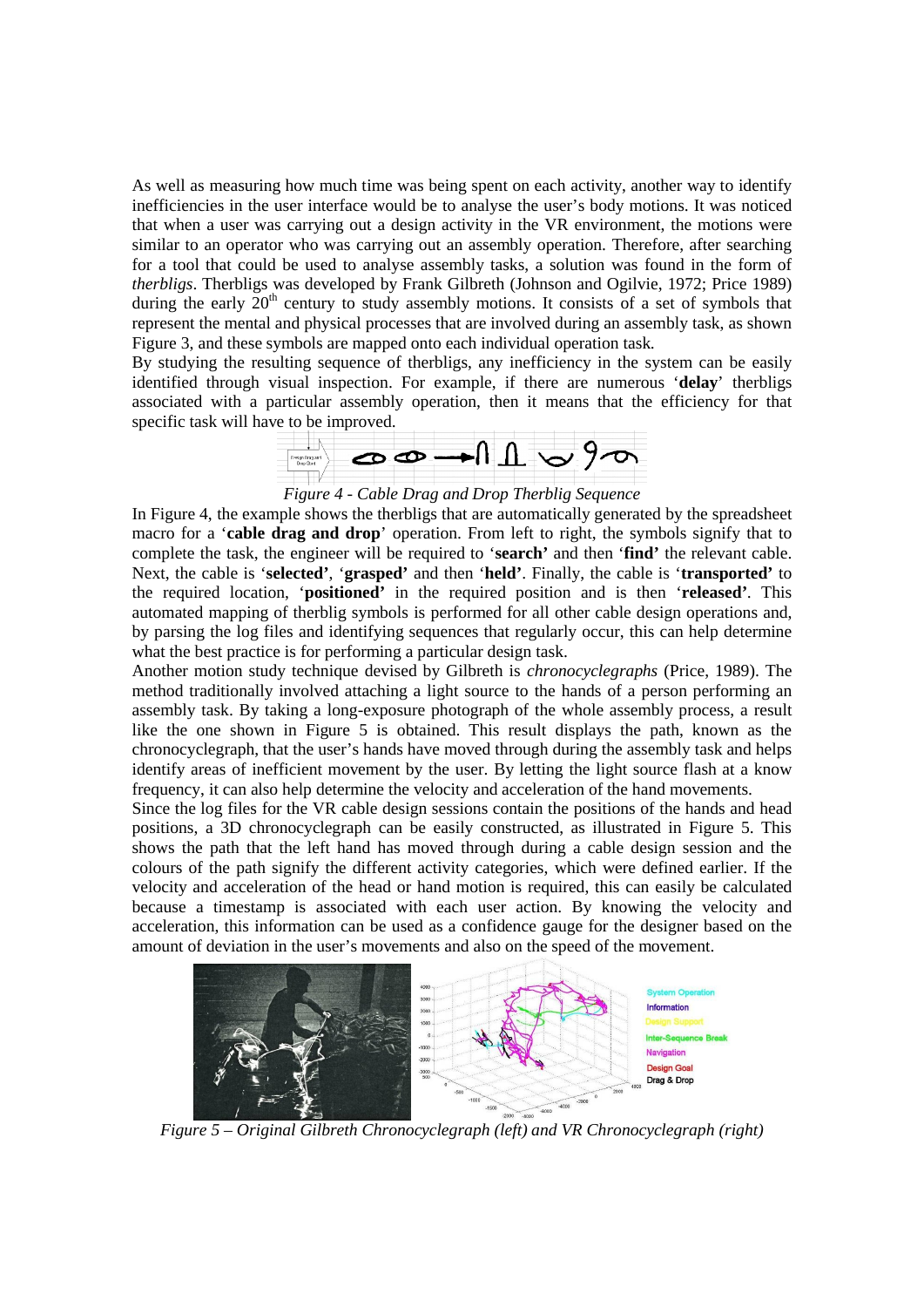#### **2.5 Interactive Online Help**

As has been mentioned previously, another key benefit of the log file analysis in this work was the potential to push information at the user as they carried out an activity during a design process. By using the therblig sequences to identify the repeating patterns for specific tasks within the XML log, a library of XML patterns can be created and stored in a database. The system has now been set up such that when the user performs an identifiable part of the design activity that matches a activity pattern in the database, it relates this to a part of a particular design task and offers or 'pushes' assistance to the user by displaying context-related instructions, as illustrated by the example in Figure 6.



*Figure 6 - Online help system*

In the example, the user is moving a cable for a particular design reason, e.g. avoiding a thermal inteference. On identifying in real time the task pattern associated with amending the cable, i.e. drag-and-drop, the user is prompted with a list of reasons for a possible design change. Once this is chosen, the text associated with the change is embedded within the XML log file for subsequent analysis. The menu system has been designed such that the interaction and associated task interruption for the user is quick and therefore does not affect the cognitive process associated with the task (Clark, 2006). Another key output from this logged activity is English-syntax instructions about the design change and the reasoning behind it, as shown in Table 1.

*Table 1 - English Syntax Describing Design Change Reasoning*

| $\cdot$<br>. .                                                                                                                                                                                                                                                                                                                                       | $\cdot$<br>$\cdot$                                                                                                              |
|------------------------------------------------------------------------------------------------------------------------------------------------------------------------------------------------------------------------------------------------------------------------------------------------------------------------------------------------------|---------------------------------------------------------------------------------------------------------------------------------|
| <b>XML</b> file section                                                                                                                                                                                                                                                                                                                              | <b>Post-processed English syntax</b>                                                                                            |
| xml version="1.0" encoding="UTF-8" ?<br>- <costar events=""><br/><math>-</math> <cable_drag-drop><br/><pick cable="">1</pick><br/><draq_cable>1</draq_cable><br/><release_cable>1</release_cable><br/><cablepointname>A01H01C01S01P02</cablepointname><br/><cable move="" reason="">ThermalInterference</cable><br/><br/></cable_drag-drop></costar> | Select cable point A01H01C01S01P02 and drag<br>& drop.<br>The reason for the moving the cable is due to<br>thermal interference |
|                                                                                                                                                                                                                                                                                                                                                      |                                                                                                                                 |



*Figure 7 - Cable drag and drop IDEF0 representation*

Post-task analysis also enables the XML log files to be converted into IDEF (**I**ntegrated **DEF**inition Methods) diagrams (Anon, 2008) so that an overview of the decision-making process can be viewed (Figure 7). At present, when a user is identified by the system to be creating a new connector or beginning an assembly planning task, an IDEF0 diagram of the respective process is displayed to the user as a form of help. Diagrams such as these can also be easily be placed into a PLM system along with the English syntax description of design changes for future reference; demonstrating the considerable potential for the capture of design rationale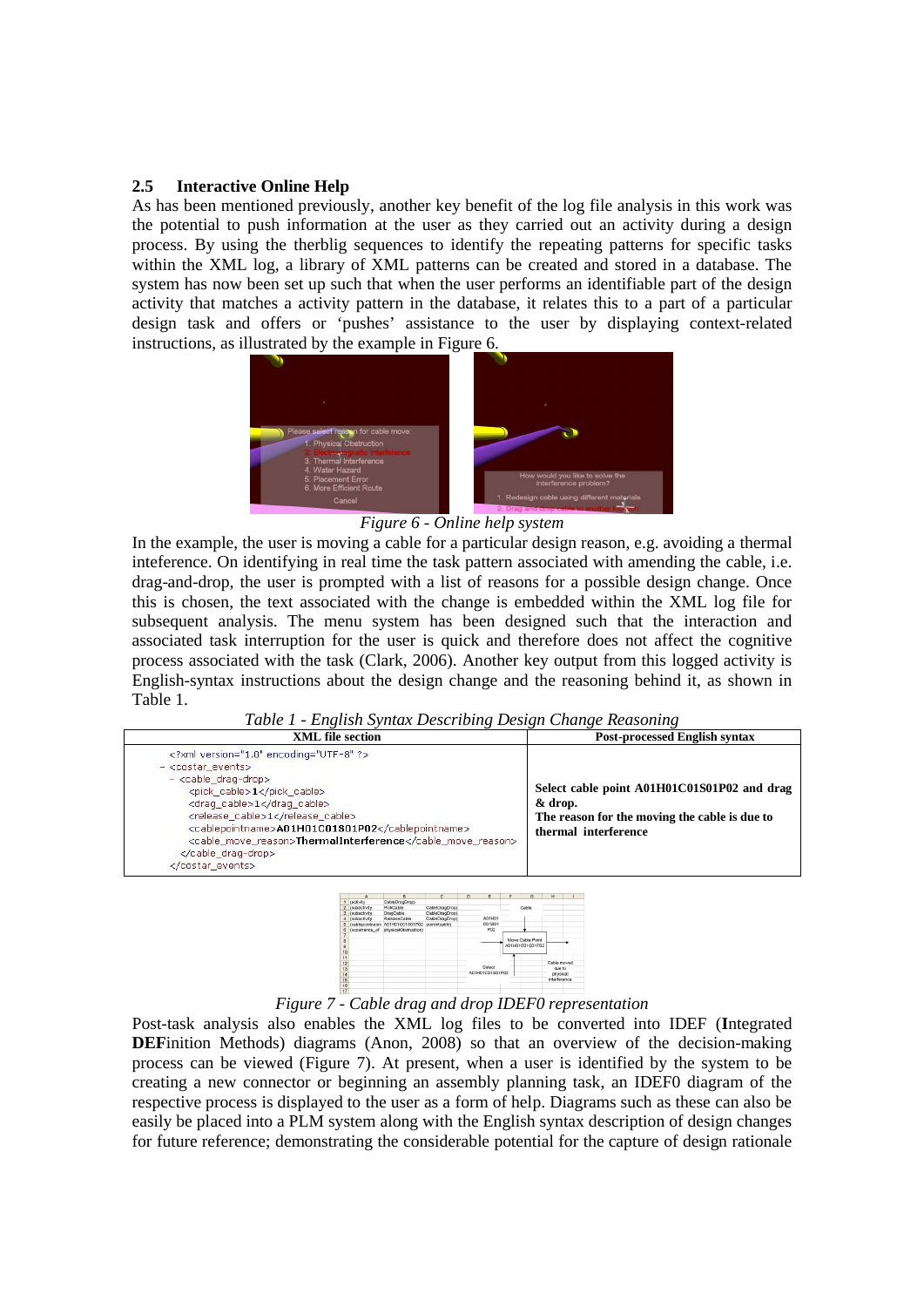and intent using these methods. Therefore, the combination of the XML output and IDEF0 diagrams have been used to generate an ontology for cable harness design.

# **3 2D Design Environment**

The next step in the research was to apply the knowledge capture techniques from the previous chapter to a design environment that resembled a traditional 2D CAD system. However, due to the difficulties in gaining the required access to the CAD software code to add the user-logging functionality, due to security and intellectual property issues, an alternative solution was required. This solution was a design environment called BAMZOOKi which allows the participant to design, build and test, just like in traditional CAD software. See Rea *et al*, 2007 for a detailed description of the design environment.

# **3.1 BAMZOOKi**

BAMZOOKi is a design environment created by Gameware Development LTD, aimed at children, which allows the user to design, build and test virtual mechanical creatures called Zooks. To measure the effectiveness of the design, the Zook can be tested in trials which involves measuring how fast it can run (**sprint trial**), how far it can push a block in a certain time (**block push trial**) and how quickly it can run a hurdles course (**hurdle trial**).

## **3.2 Methodology**

In the experiment, each participant was given a '**Baseline Zook**', which had to be improved to meet specific performance targets. For example, one target is for the Zook to achieve more than 40cm/s in the sprint trial. The participant then begins to modify and test the Zook until the performance targets are met.

The log file that is generated for each design session is in an XML (Extensible Markup Language) format which allows the data to be easily shared, viewed and processed using various applications. Another advantage is that the data is both human and machine-readable. All user actions during the design session are logged together with all the trial results. See Rea *et al*, 2007 for more information on the log file structure.

After setting up user trials at two science exhibitions, nearly 800 user log files were obtained and after analysis, it was found that the average time spent in design activities were similar to those in the COSTAR trials. See Rea *et al*, 2007 for more details on the experiments and analysis.

## **3.3 Colour-coded Analysis of Log Files**

After performing the statistical analysis in the previous section, the next stage of the analysis involved identifying the elements that are required to produce a successful design.



*Figure 8 - Colour-Coded Representation of Log File*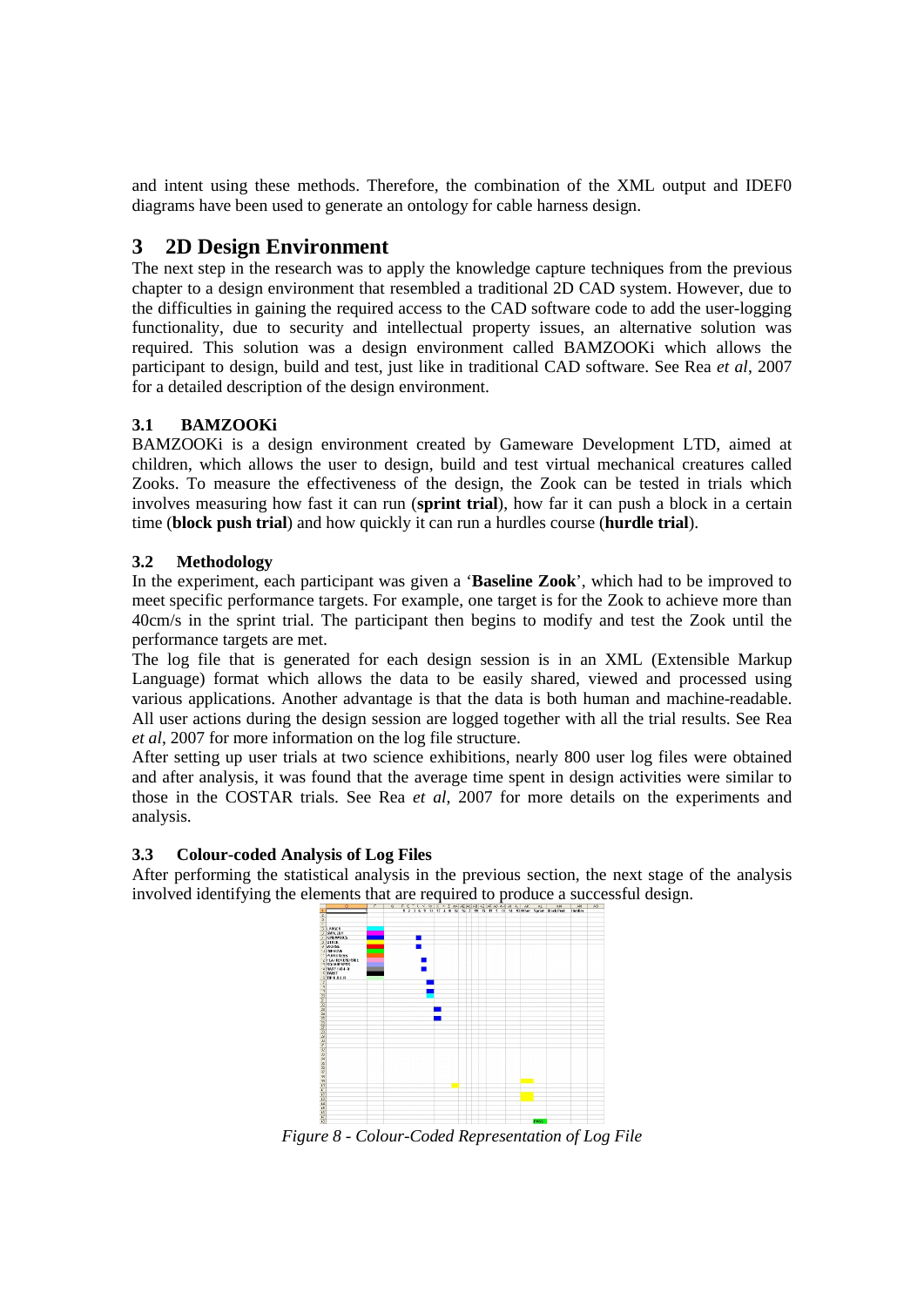Therefore, a colour-coded representation of each design activity logged was devised to aid in determining which user actions occurs the most often before a successful trial result was obtained. In Figure 8, an example of the colour-coded representation is illustrated which was generated automatically using a spreadsheet macro that parses the log file.

The example shows a short design session where several actions were performed just before achieving a successful sprint trial result. Each colour represents a different design change that is made to the Zook so, for example, the blue cells in the spreadsheet represent a kinematic change, which in this case is a modification of an IK point on the Zook's legs. The rows run from top to bottom in chronological order and each column represents one body part on the Zook. In the example, a blue cell appears in columns 6, 9, 13 and 17 which signifies that a kinematic change has been made to the body parts of the same number, which in this case are the legs. To represent a successful trial result, a green cell with '**pass**' in it appears at the bottom of the spreadsheet. After generating a colour-coded representation for a selection of log files in which a successful trial result occurred, certain user actions were observed that lead to successful trial results and this is summarised in Table 2.

| Table 2 - Oser Actions Regatred for Successful Tria |                                                  |  |
|-----------------------------------------------------|--------------------------------------------------|--|
| <b>Trial</b>                                        | <b>User Action Required For Successful Trial</b> |  |
| Sprint                                              | 1. Modify IK points to lengthen stride pattern.  |  |
|                                                     | 2. Increase length of legs                       |  |
| <b>Block Push</b>                                   | 1. Increase size of body                         |  |
|                                                     | 2. Modify IK points to lengthen stride pattern   |  |
| Hurdles                                             | 1. Modify IK points to lengthen stride pattern.  |  |
|                                                     | 2. Increase length of legs                       |  |

*Table 2 - User Actions Required for Successful Trial*

Having obtained the information in the table, an information push system to aid a user during a design task was created in which the hints displayed to the user are based on this information. More details on the information push system is presented in Section 3.5

#### **3.4 Alternative Design Process Representations**

Even though the colour-coded representation proved useful in identifying common user actions required to achieve a good design, it was more difficult to extract the design knowledge in a form that is more structured and formalised. Therefore, a new representation in the form of an XML file is shown below:

| xml version="1.0" encoding="UTF-8" ?   |
|----------------------------------------|
| - <bamzooki_event></bamzooki_event>    |
| <change_leq_size>13</change_leq_size>  |
| <change_body_size>1</change_body_size> |
| <change_ik_point>3</change_ik_point>   |
| <change_ik_point>2</change_ik_point>   |
| <change_ik_point>4</change_ik_point>   |
|                                        |
|                                        |

To generate this XML data, a log file monitor, written using C#, was created that monitors the BAMZOOKi log file in **real-time** during the design session and as each design change is made to the Zook, an XML representation of the user action is output to a separate log file.

Due to the structured format of the XML fragment, a database of all these fragments can be created. Then, as the user creates a design, the system attempts to match the XML fragments that are output in **real-time** to the ones in the database. If a match is found, the system can then **predict** what design activity the user is about to carry out and any relevant information can be **pushed** to the user as a form of assistance. Based on this principle, a prototype information push system is presented in section 3.5.

An alternative representation that allows design processes during a design task to be visualised are IDEF0 (Integrated computer-aided manufacturing DEFinitions) diagrams (Anon, 2008). Once again, a spreadsheet macro was written that could parse a log file and automatically generate an IDEF0 representation of the design activities, as shown in Figure 9.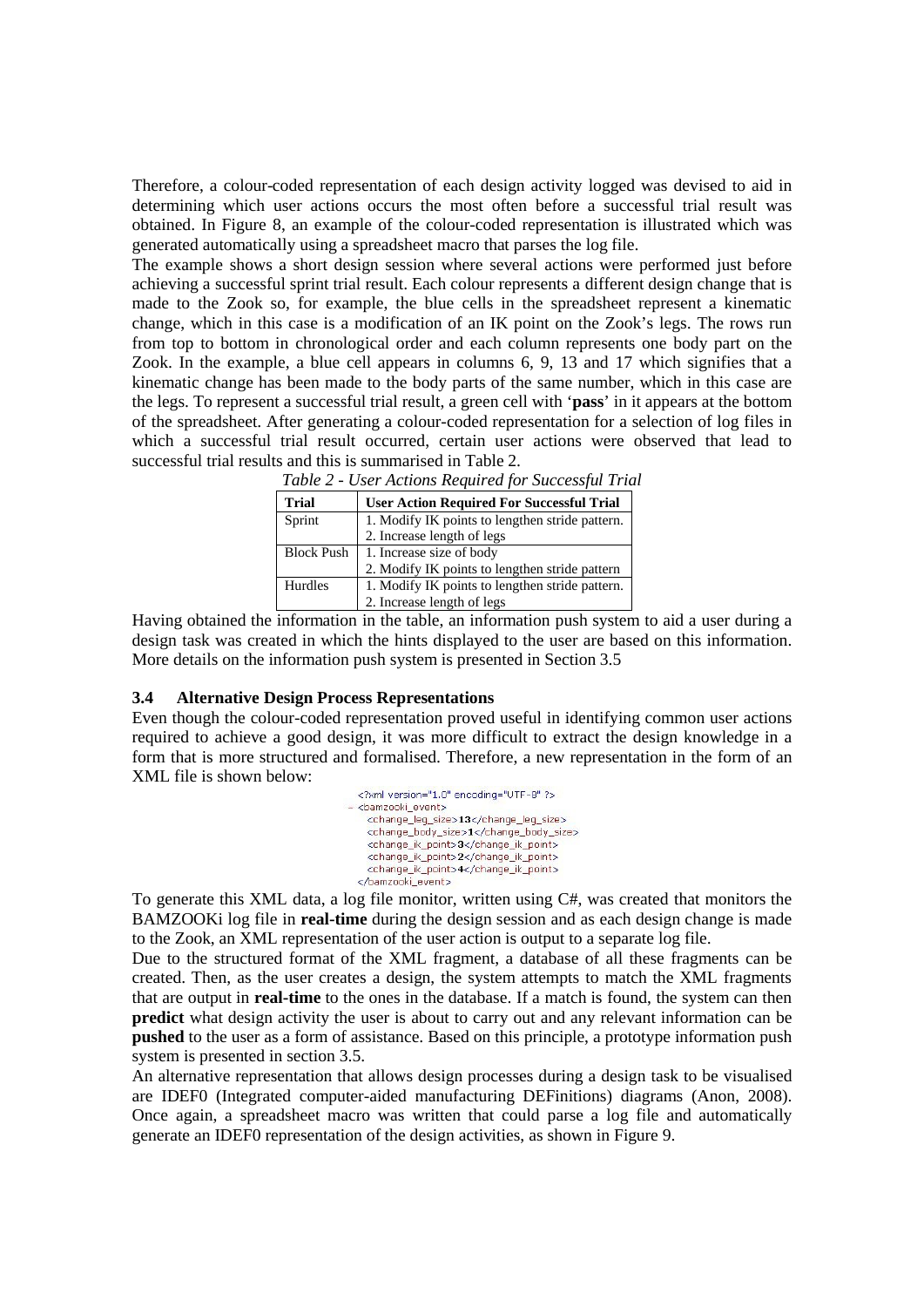

*Figure 9 - BAMZOOKi IDEF0 Diagram*

The main benefit of the IDEF0 diagram is that it allows the exact steps that were taken to arrive at the final design solution to be quickly identified by visual inspection. This would be beneficial in applications such as training new users on how to achieve the optimum design or in PLM systems where the design knowledge can be stored and can be accessed by many users.

To make it even easier for new users to understand and replicate the design knowledge, plain-English syntax instructs can be generated automatically by parsing the log file and outputting step-by-step instructions on how to achieve a successful design. An example of these instructions is shown below:

Move bottom left IK point on right back leg 4 unit(s) left from origin Move bottom right IK point on right back leg 8 unit(s) right from origin Move bottom left IK point on right second-back leg 4 unit(s) left from origin Move bottom right IK point on right second-back leg 7 unit(s) right from origin Move bottom right IK point on right second-front leg 6 unit(s) right from origin Move bottom left IK point on right second-front leg 5 unit(s) left from origin Change right second-front leg to the following dimensions (WxHxL): 2 2 9.28 Move bottom left IK point on right front leg  $1$  unit(s) up from origin Move bottom right IK point on right front leg  $7$  unit(s) right from origin Change bodypart 26 (unknown part) to the following dimensions (WxHxL): 8.56 9.08 2.48 Change bodypart 26 (unknown part) to the following dimensions (WxHxL): 8.76 9.08 2.48

By following these simple-to-follow instructions, it can aid in accelerating the learning process for new users and, as new improved design solutions are found, the existing design knowledge can be correspondingly updated.

#### **3.5 Information Push System**

By utilising the extracted design knowledge obtained from the analysis in Section 3.3, this information can be 'pushed' to new users if it is relevant to the design task that they are working on.



*Figure 10 - Sprint Online Help*

The current prototype online-help system involves using a C# application that runs in the background to continuously monitor the user log file for specific events happening. In the example shown in Figure 10, if the user fails a sprint test more than once, a dialogue box will appear to ask if any assistance is required. At this point, the user can accept or reject the request by selecting the corresponding button in the dialogue box. If assistance is required, a webpage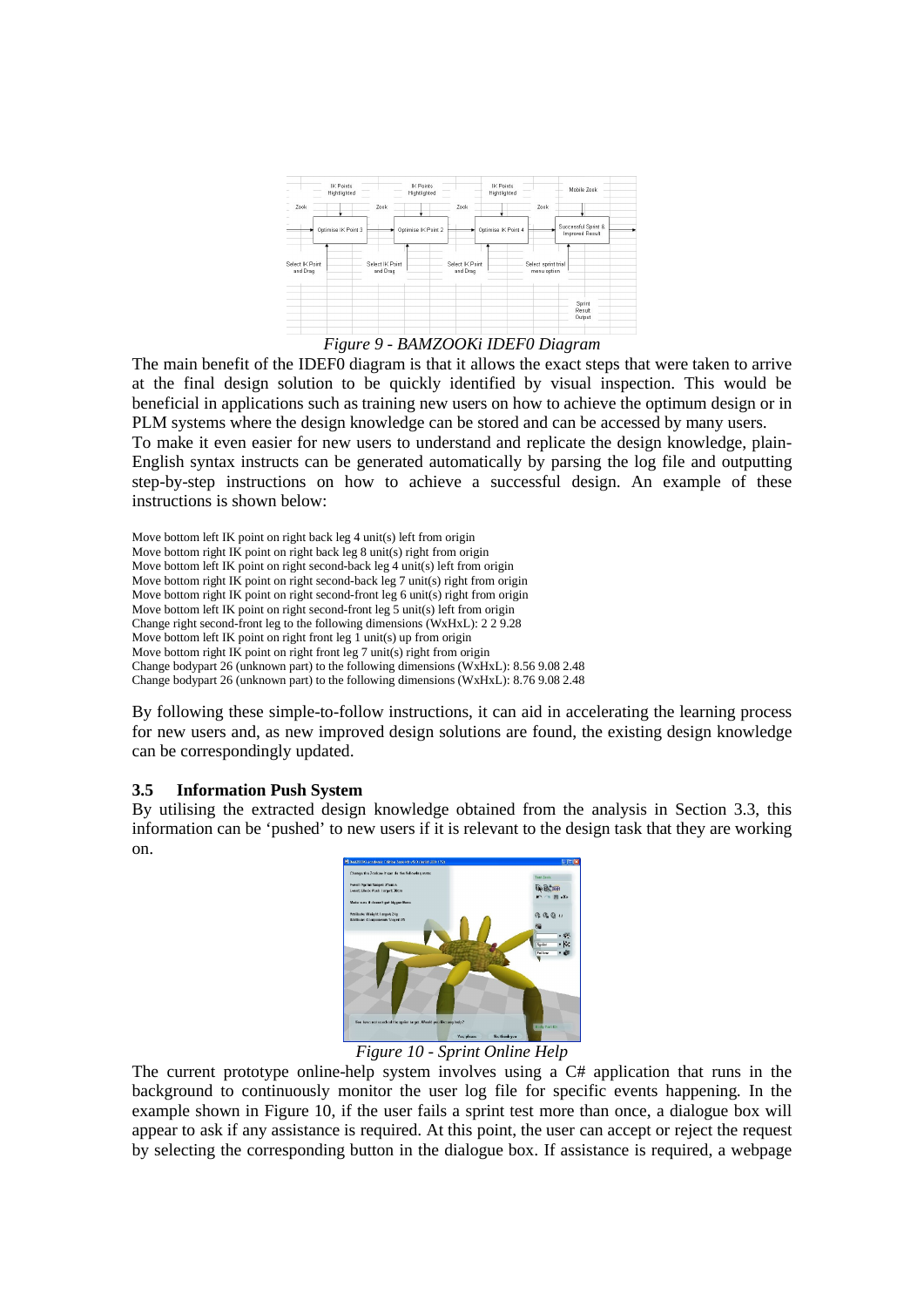will appear which will contain instructions on how to modify their Zook to improve its sprint performance. Correspondingly, if the user were to fail the block push or hurdles trials more than once, assistance relating to block push and hurdles will be presented to the user.

From the analysis of the log files presented in the Section 3.3, it was found that changes in leg size usually occurred before a sprint trial and changes in body size occurred before a block push trial. Therefore, when a user changes the leg or body size for the first time in a design session, a dialogue box will appear to ask if any assistance is required in improving the sprint or block push, respectively.

Many improvements are still to be implemented in this prototype information push system but it already demonstrates the ability to automatically push information to the user in real-time through the use of logging. One possible improvement to the system might include superimposing the help information on top of the Zook, rather than having the user to look at a separate help page. Eventually, it may be possible to have the system analyse the Zook in realtime, during a design session, and for it to display what changes need to be made to improve its performance. Moreover, the changes could be implemented automatically by the system on behalf of the user, if required. What this means is that the system can, potentially, capture and suggest design knowledge in real-time to aid the user during a design task.

# **4 Conclusions**

This paper has presented a prototype system for automatically capturing design knowledge by unobtrusively logging the user during a design session and then analysing the log files to extract the design knowledge. This design knowledge has then been utilised in an information push system that offers assistance to new users and this has been demonstrated in both a 3D VR cable harness design environment and a 2D mechanical creature design environment. Furthermore, the logged design activities from both design environments have been automatically grouped into specific design categories to aid the analysis of the data.

Two time and motion study techniques called *therbligs* and c*hronocyclegraphs* have been utilised to gain a better understanding of the design processes that occur during a cable harness design session. The techniques can also be used to help identify inefficiencies in the design of the user interface and once the changes have been implemented, the system can be benchmarked using the design categorisation scheme to gauge the amount of efficiency improvement in the user interface. It is also envisaged that a user's 'thinking time' can be identified by looking for pauses that appear in the *therbligs* or *chronocyclegraphs*, which may indicate when the user is thinking about the design or about to make a design decision.

As with the 3D cable design environment, XML was used as the log file data format for the 2D design environment because it is well-structured and straightforward to import to other systems. IDEF0 diagrams were also automatically generated in both design environments to allow the design processes to be easily visualised.

Further analysis will be performed on the log files in the attempt to extract more design knowledge and the information push system will be further enhanced. Based on the encouraging results obtained in this research, future work will involve extending the current work into analysing tasks that are carried out in real-world applications and industrial-based designs. Eventually, it is hoped that the design knowledge capture and information push system can be integrated into industrial CAD applications.

# **5 Acknowledgements**

The work undertaken under the aegis of the Knowledge and Information Management (KIM) Through-Life Grand Challenge Project (www.kimproject.org) funded primarily by the Engineering and Physical Research Council (EPSRC – Grant No EP/C534220/1), the Economic and Social Research Council (ESRC – Grant No RES-331-27-0006) and Heriot-Watt